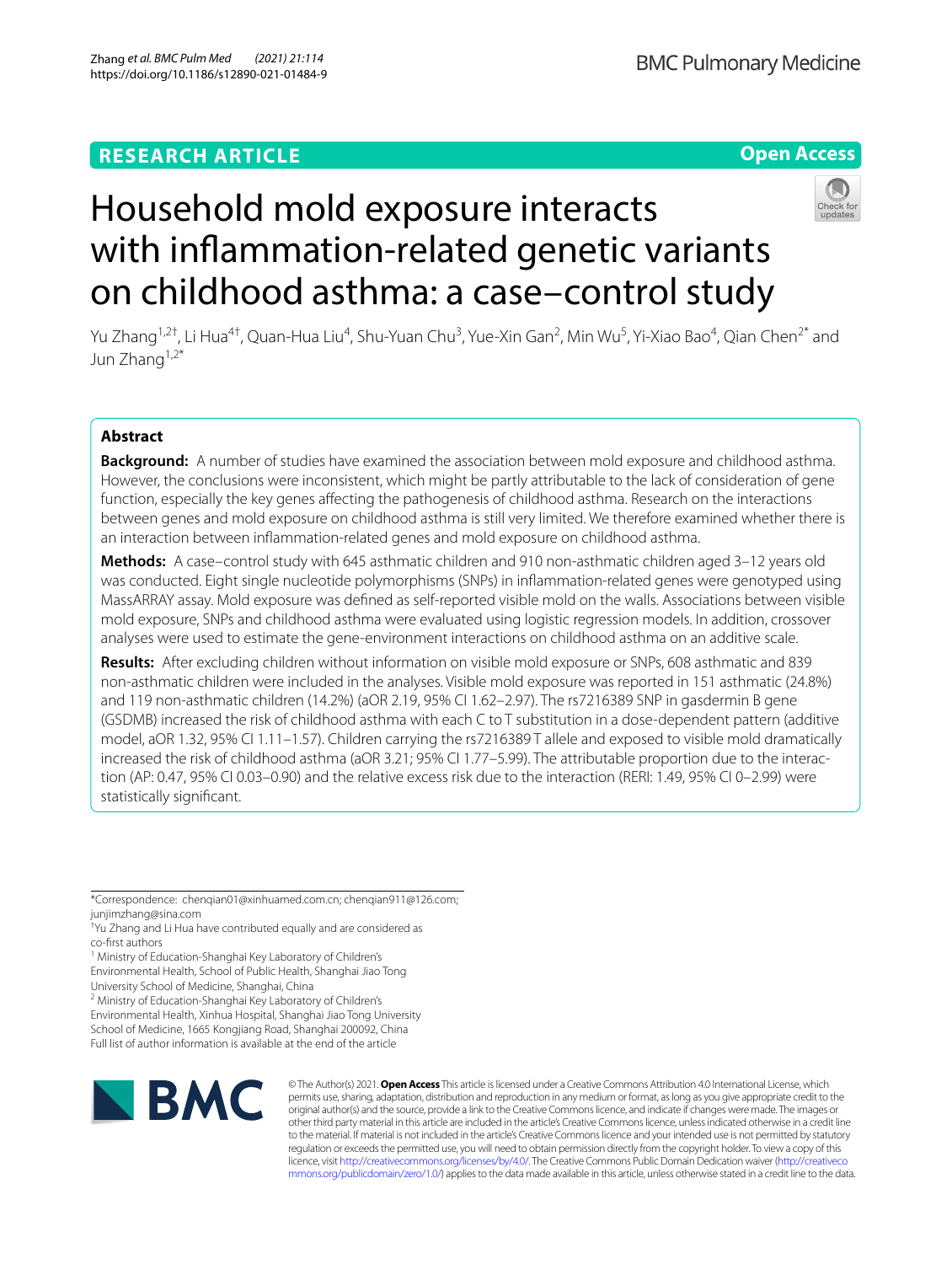**Conclusions:** In the present study, there was a signifcant additive interaction between visible mold exposure and rs7216389 SNP on childhood asthma. Future studies need to consider the gene-environment interactions when exploring the risk factors of childhood asthma.

**Keywords:** Mold, Additive interaction, Rs7216389, Single nucleotide polymorphisms, Childhood asthma

## **Introduction**

Asthma is a common chronic airway infammatory disorder, characterized by hyper responsiveness, obstruction and chronic infammation of the airway [[1](#page-8-0)]. It has emerged as a major global public health problem. In 2016, the Global Burden of Disease (GBD) study estimated that 339.4 million people worldwide were afected by asthma, which has increased by  $3.6\%$  since 2006 [[2\]](#page-8-1). The asthma epidemic experienced by high-income countries over the past 30 years has now become an increasing problem in low- and middle-income countries with the economic development and urbanization. As one of the largest middle-income countries, China has undergone changes with an unprecedented speed of urbanization, leading to changes in environment and child lifestyle. Meanwhile, the prevalence of childhood asthma has been increasing rapidly  $[3, 4]$  $[3, 4]$  $[3, 4]$  $[3, 4]$ . The Third Nationwide Survey of Childhood Asthma in Urban Areas of China (2010) found that the prevalence of asthma in children under 14 years had increased from 2.0% in 2000 to 3.0%, and Shanghai had the highest rate of 7.6% [[2\]](#page-8-1).

The genetic susceptibility of asthma has been demonstrated by numerous studies using candidate gene associations and genome-wide associations (GWAS) method [\[5](#page-8-4), [6\]](#page-8-5). Single nucleotide polymorphisms (SNPs) in infammation-related genes have been shown to infuence the development of childhood asthma. However, the results are inconsistent and inconclusive, even for the most replicated genes [[7\]](#page-8-6), probably due to the infuence of environmental factors, which play an important role in the physiological pathways between genes and childhood asthma [[8\]](#page-8-7).

The urbanization has led people, especially children, spending most of their time in the indoor environment [[9\]](#page-8-8). Evidence shows that the indoor environment plays a key role in the development of childhood asthma [[10–](#page-8-9)[13](#page-8-10)]. Visible mold, a common indoor dampness phenomenon, has been found closely associated with childhood asthma. For example, a meta-analysis with 31,742 children from eight European birth cohorts found that visible mold exposure during the frst 2 years of life was positively associated with childhood asthma [[14\]](#page-9-0). Two large epidemiologic studies from China showed that visible mold on walls was signifcantly associated with physician-diagnosed childhood asthma in both boys and girls [[15,](#page-9-1) [16](#page-9-2)].

Shanghai, located at the Yangtze River estuary in the East China Sea, has a typical subtropical monsoon climate. Visible mold in buildings is common and frequent [[17\]](#page-9-3). The surface pathogen-associated molecular patterns (PAMPs) in mold could induce distinct infammatory phenotypes in the lungs, and increase the risk of asthma development and exacerbation [\[18](#page-9-4)]. Meanwhile, infammation-related genes are involved in pro- and antiinfammatory efects, and could modify the pathogenesis of asthma caused by mold exposure. Thus, we sought to investigate whether there is any gene-environment interaction between the infammation-related gene polymorphisms and visible mold exposure in childhood asthma in Shanghai.

## **Material and methods**

#### **Study population and design**

From June 2015 to January 2016, we conducted a case–control study aiming to explore the risk factors of childhood asthma. The design, recruitment and the characteristics of the study population have been previously described elsewhere [\[19](#page-9-5)]. Briefy, children aged 3 to 12 years with asthma were recruited in the case group from the Xinhua Hospital, Shanghai, China. Children with a history of recurrent wheezing  $(>2$  times) were examined by a physician, including medical history, physical exams and tests. According to the Global Initiative for Asthma (GINA) guidelines, asthmatic children were defned by history of recurrent wheezing, feeling of tightness or pain in the chest, cough, and with positive bronchial provocation (forced expiratory volume in one second (FEV1) > 200 ml after inhaling bronchodilator). The control group consisted of non-asthmatic children of the same age, from the pediatric outpatient clinic and pediatric surgery clinic of the same hospital. 645 asthmatic and 910 non-asthmatic children were recruited in our study. The study protocol was approved by the Institutional Review Board of the Xinhua Hospital (approval number: XHEC-C-2014-065), and conducted according to the principles in the Declaration of Helsinki. The informed consents were signed by all parents.

#### **Questionnaires**

A face-to-face interview was conducted with the parents of the participants. The questionnaire included information on parental demographic factors, delivery mode of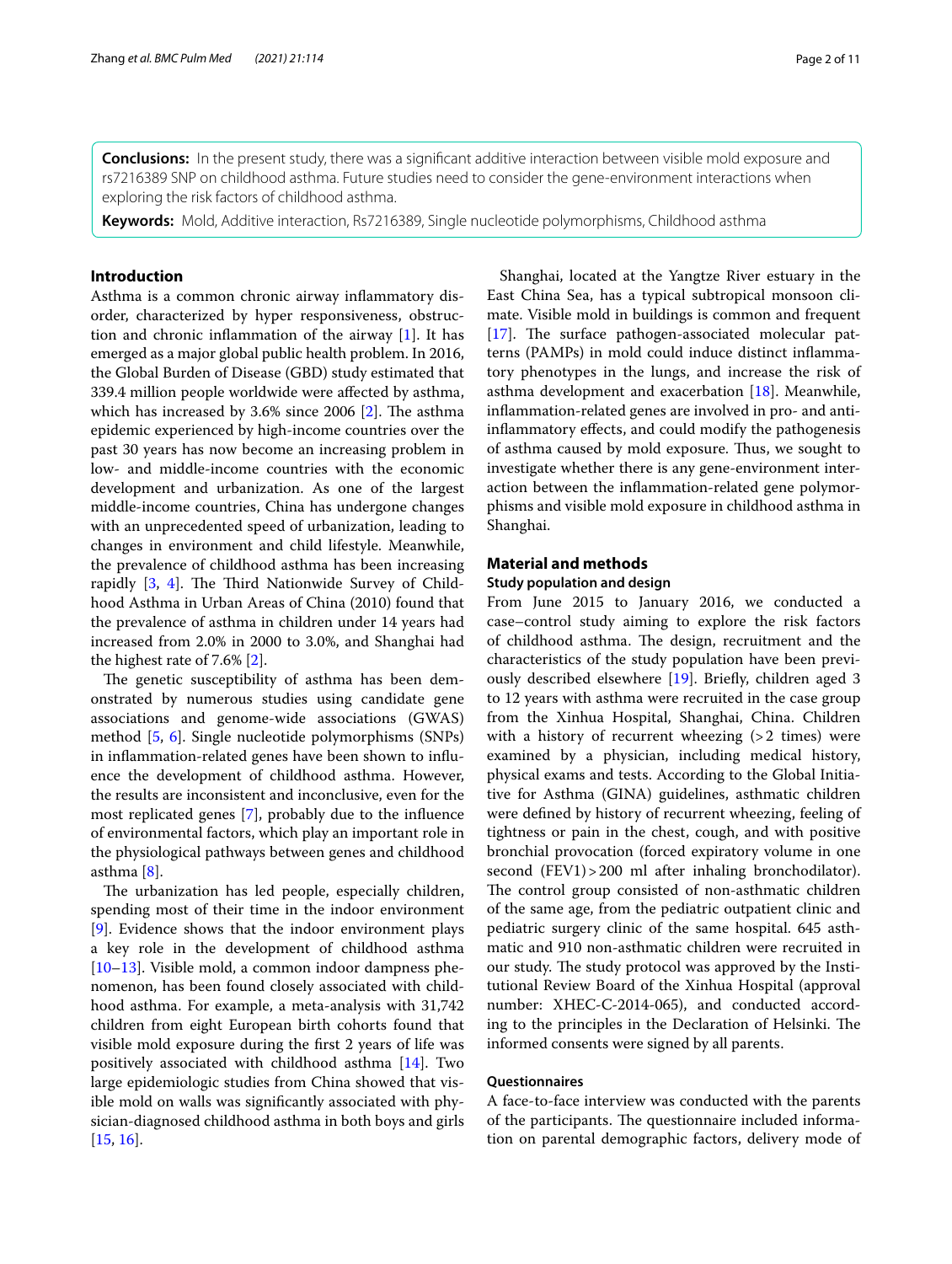the child, feeding habits, and indoor environment including visible mold and environmental tobacco smoke (ETS) exposure. Mold exposure was assessed by the following question "Have you ever seen visible mold on your walls, ceiling, or floor in your home?".

### **Genotyping**

Oral mucosal swabs were collected at recruitment and maintained at -80 ºC immediately after transportation to the biobank. Genomic DNA was isolated from oral mucosal swabs using the DNA extraction kit (Shanghai Lifefeng Biotechnology Co., China) according to the manufacturer's manual. For the SNP selection, we reviewed the literature in PubMed. First, the candidate SNP was frequently linked to childhood asthma and associated with the infammatory response. Second, at least one study has reported that the SNP interacted with environmental exposures such as mold, ETS, or pet exposure on the development of asthma. Eventually, eight SNPs were selected (information on the SNPs were shown in Additional fle [1](#page-8-11): Table S1). All SNPs were genotyped using the MassARRAY assay based on matrix-assisted laser desorption/ionization time-of-fight (MALDI-TOF) mass spectrometry platform (Agena Bioscience, USA), following the manufacturer's instruction [\[20\]](#page-9-6). In each 384-well reaction plate, one positive and one negative control were added as quality control. Our primer and probe sequences were listed in Additional fle [1:](#page-8-11) Table S2. All assays were performed by laboratory technicians blinded to case status.

To validate the accuracy and reliability of genotyping results by using MassARRAY assay, the genotyping results were verifed by two steps. First, 40 (2.5%) samples were randomly selected to sequence using 3730xl DNA Sequencer (Applied Biosystems, Foster City, USA). No inconsistencies were observed. Second, 81 (5%) randomly selected samples were re-genotyped by using MassAR-RAY assay, and the concordance reached 99.7%.

## **Covariates**

Information on covariates was obtained from the questionnaire. A directed acyclic graph (DAG) was drawn to identify the potential confounding factors (see Additional file [1](#page-8-11): Fig. S1). They were age, gender, parental education level, and family history of allergy. In addition, ETS exposure was also included as a confounder because it was a common cause of childhood asthma and frequently adjusted in similar studies [\[16](#page-9-2), [21\]](#page-9-7). ETS exposure was defned as one or both parents smoked (yes) and none of parents smoked (no). Parental education level was categorized as: middle school or below, high school or technical school, college degree, and graduate degree or above. Missing data of the covariates were included as a separate category in the analyses.

#### **Statistical analyses**

The differences in demographic characteristics, environmental factors and genotype frequencies of SNPs between the cases and controls were calculated using chi-square test for categorical variables, Student's t-test or Wilcoxon test for continuous variables. The Hardy-Weinberg equilibrium (HWE) of allele frequencies in the control group was assessed by the goodness-of-ft chisquare. Odds ratios (ORs) and 95% confdence intervals (CIs) were calculated using logistic regression models to evaluate the associations between SNPs and childhood asthma under assumption of diferent genetic models, including additive (AA vs. AB vs. BB), dominant  $(AA+AB \text{ vs. } BB)$  and recessive  $(AA \text{ vs. } AB + BB) \text{ mod-}$ els (A represents mutant allele and B represents wild type allele). In addition, crossover analyses were used to assess the additive interactions between visible mold exposure and SNPs under dominant and recessive models. We assumed that G and E stand for risk genotype and environmental factor, with their absence and presence defned as 0 and 1, respectively. Additional fle [1:](#page-8-11) Table S3 showed the basic research units in a  $2 \times 4$  crossover analysis of the interaction between G and E, indicating the four possible combinations formed by the two binary variables. OR of being exposed to both G and E was labeled as  $OR_{11}$ representing joint efect. OR of being exposed only to G or E were labeled as  $OR_{10}$  and  $OR_{01}$ , respectively, representing independent efects of G and E. All the ORs were estimated with  $G=0$  and  $E=0$  as the reference group  $(OR_{00}=1)$  [[22,](#page-9-8) [23\]](#page-9-9). In the crossover analyses, all ORs were adjusted for the aforementioned potential confounders. Relative excess risks due to interaction (RERI), the synergy index (SI), and attributable proportion of interaction (AP) proposed by Rothman were used to evaluate additive interaction effects  $[24]$  $[24]$ . AP > 0, RERI > 0, or S>1 indicated additive interaction. In general, the OR is a good estimate of the risk ratio (RR) if the disease is rare (prevalence less than 10%) [[25](#page-9-11)], then the calculation formulas for a case–control study were defned as follows:  $RERI = OR_{11} - OR_{01} - OR_{10} + 1; AP = RERI/OR_{11}$ and  $SI = (OR_{11}-1)/((OR_{01}-1)+(OR_{10}-1))$ . CIs of the three additive interaction measures were calculated basing on the delta method described by Hosmer and Lemeshow [\[26](#page-9-12)].

The major and minor alleles were referred as wild and mutant alleles, respectively. For rs7216389 SNP, minor allele was referred to as wild allele due to lower risk effect of childhood asthma [[27\]](#page-9-13). False discovery rate (FDR) adjusted *p* values were calculated to correct for multiple comparisons. All the analyses were performed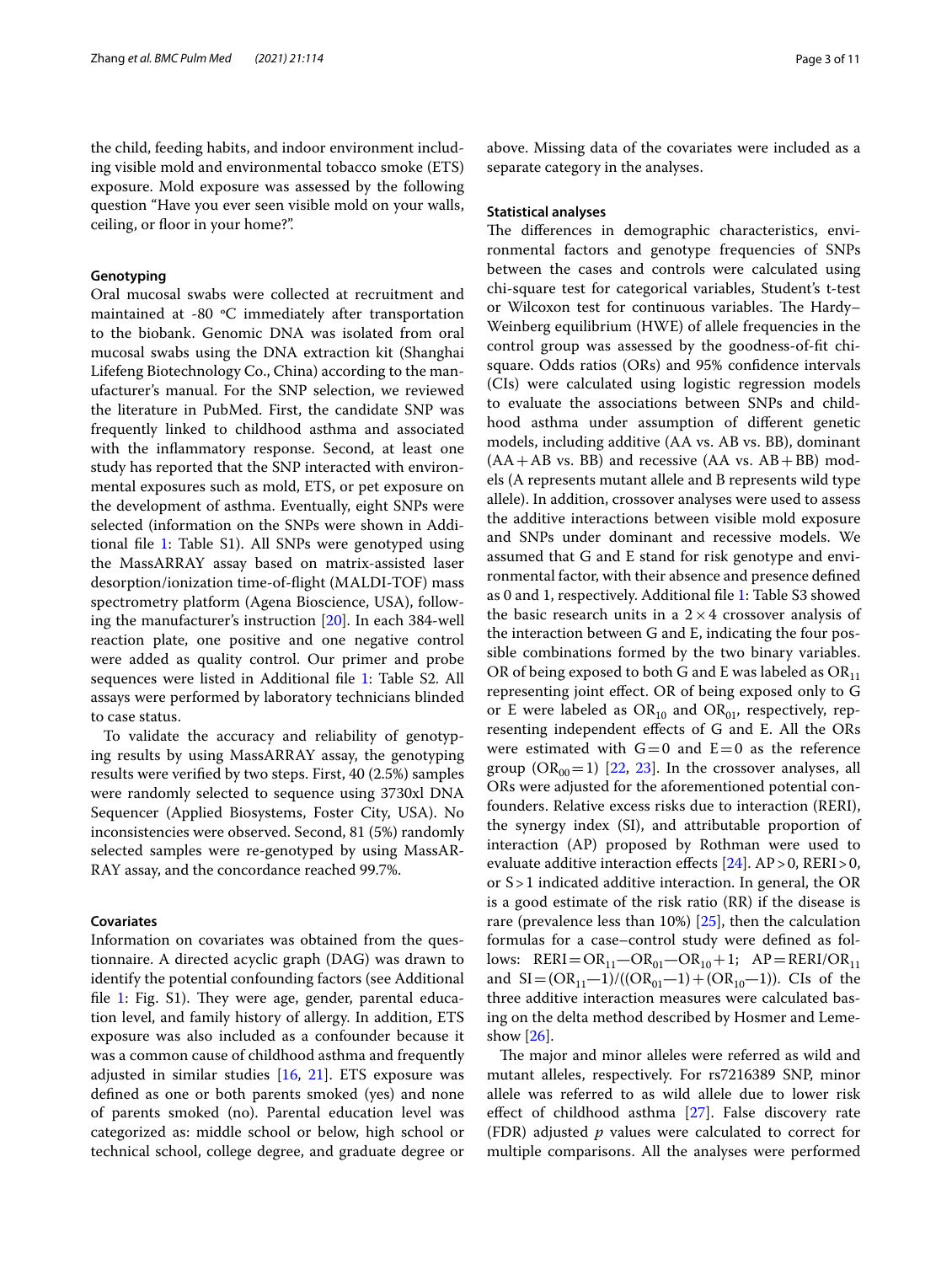in the statistical software package R (version 3.6.0). FDR adjusted *p* value < 0.05 was considered as statistical significance.

## **Results**

## **Study population and genotyping**

A total of 1555 children were genotyped for the eight SNPs in infammation-related genes. Children without information on visible mold exposure  $(n=91)$  or SNPs  $(n=17)$  were excluded, leaving 608 asthmatic and 839 non-asthmatic children for analysis.

Characteristics of the cases and controls were pre-sented in Table [1](#page-4-0). The cases were younger and had more boys than the controls. Parental education level was also higher among the cases.

The reference sequence (rs) numbers, minor allele frequencies, and HWE tests of SNPs included in the present study were shown in Additional fle [1:](#page-8-11) Table S4. All the SNPs were common polymorphisms with minor allele frequencies (MAF) of 10–48% and were in Hardy–Weinberg equilibrium  $(p > 0.12)$ .

#### **Environmental exposure**

In total, 24.8% (151/608) of the cases and 14.2% (119/839) of the controls were exposed to visible mold, respectively. After adjusting for age, gender, family history of allergy, parental education level, and ETS exposure before and after birth, visible mold exposure was also signifcantly associated with a higher risk of childhood asthma (aOR 2.19, 95% CI 1.62–2.97).

## **Associations between infammation‑related genetic polymorphisms and childhood asthma**

We evaluated the associations between the SNPs and childhood asthma in diferent genetic models. Under the recessive model, comparing to subjects carrying C allele of the rs7216389, subjects with the homozygous TT genotype had a signifcantly increased risk of childhood asthma (TT vs. CC+TC, aOR 1.34, 95% CI 1.08–1.66, P-FDR: 0.06), which remained borderline signifcant after adjusting for multiple comparisons. The risk effect was stronger under the dominant model  $(TT+TC \text{ vs. } CC,$ aOR 1.72, 95% CI 1.09–2.77, P-FDR: 0.18). Moreover, a dose-dependent association was found under the additive model, with 1.32-fold increased risk per more T allele (aOR 1.32, 95% CI 1.11–1.57, P-FDR: 0.02) (Table [2](#page-5-0)). There was no significant correlation between other SNPs and childhood asthma (See Additional fle [1](#page-8-11): Table S5).

## **Additive efects of SNPs and visible mold exposure on childhood asthma**

Compared to non-exposed children who carried rs7216389 CC genotype, the relative risk of childhood asthma in non-exposed subjects who carried T allele was 1.52 (95% CI 0.88–2.70). In contrast, the same genotypes in children exposed to visible mold were associated with a significantly increased risk of childhood asthma ( $aOR_{11}$ : 3.21, 95% CI 1.77–5.99, P-FDR:<0.001), which was greater than the sum of their independent efects (Fig. [1](#page-5-1)). However, visible mold exposure was not signifcantly associated with asthma in children carrying the CC genotype (a $OR_{01}$ : 1.20, 95% CI 0.38–3.65). The relative excess risk contributed by the additive interaction between the rs7216389 risk genotypes and visible mold exposure was 1.49 (95% CI 0–2.99). Furthermore, the proportion of childhood asthma attributable to the interaction was as high as 47% (AP: 0.47, 95% CI 0.03–0.90) (Table [3\)](#page-6-0).

Regarding the IL13 rs1800925 polymorphism, children who carried CC genotype and were exposed to visible mold had a signifcantly increased risk of childhood asthma with an adjusted OR of 1.79 (95% CI 1.28–2.52), compared to children who carried CC genotype without the exposure. The risk of childhood asthma became higher in children with T allele (aOR 2.85, 95% CI 1.72–4.80) (Table [3](#page-6-0)). However, RERI, AP, and S were not signifcant.

For other SNPs, there was no additive interaction between the SNPs and visible mold exposure on childhood asthma under the dominant and recessive models. The combined effects of the SNPs and visible mold exposure were mainly infuenced by the visible mold (Table [3](#page-6-0) and Additional fle [1:](#page-8-11) Table S6).

## **Discussion**

Asthma is a complicated disease caused by genes, environmental factors, and their interactions. Our fndings indicated that both visible mold exposure and rs7216389 polymorphism increased the risk of childhood asthma. Moreover, the efect of visible mold exposure on asthma became more prominent in children carrying the rs7216389 T allele.

Our fnding on mold exposure is consistent with several previous studies [\[16](#page-9-2), [28](#page-9-14)[–32\]](#page-9-15). For example, the Swedish BAMSE (Barn/Child, Allergy, Milieu, Stockholm, Epidemiology) birth cohort study reported that mold exposure during infancy was associated with asthma and rhinitis up to 16 years old  $[30]$  $[30]$ . Cai et al. also found that exposed to visible mold spots was signifcantly associated with the increased risk of lifetime-ever asthma in 3–6-years-old children in China [\[16\]](#page-9-2). Caillaud et al. reviewed papers published from 2006 to 2017 on the efect of indoor mold exposure on asthma and rhinitis. They concluded that there were sufficient evidences on the association between qualitative mold exposure in indoor environments and asthma development, especially in children [[31\]](#page-9-17). Meanwhile, some quantitative assessment of mold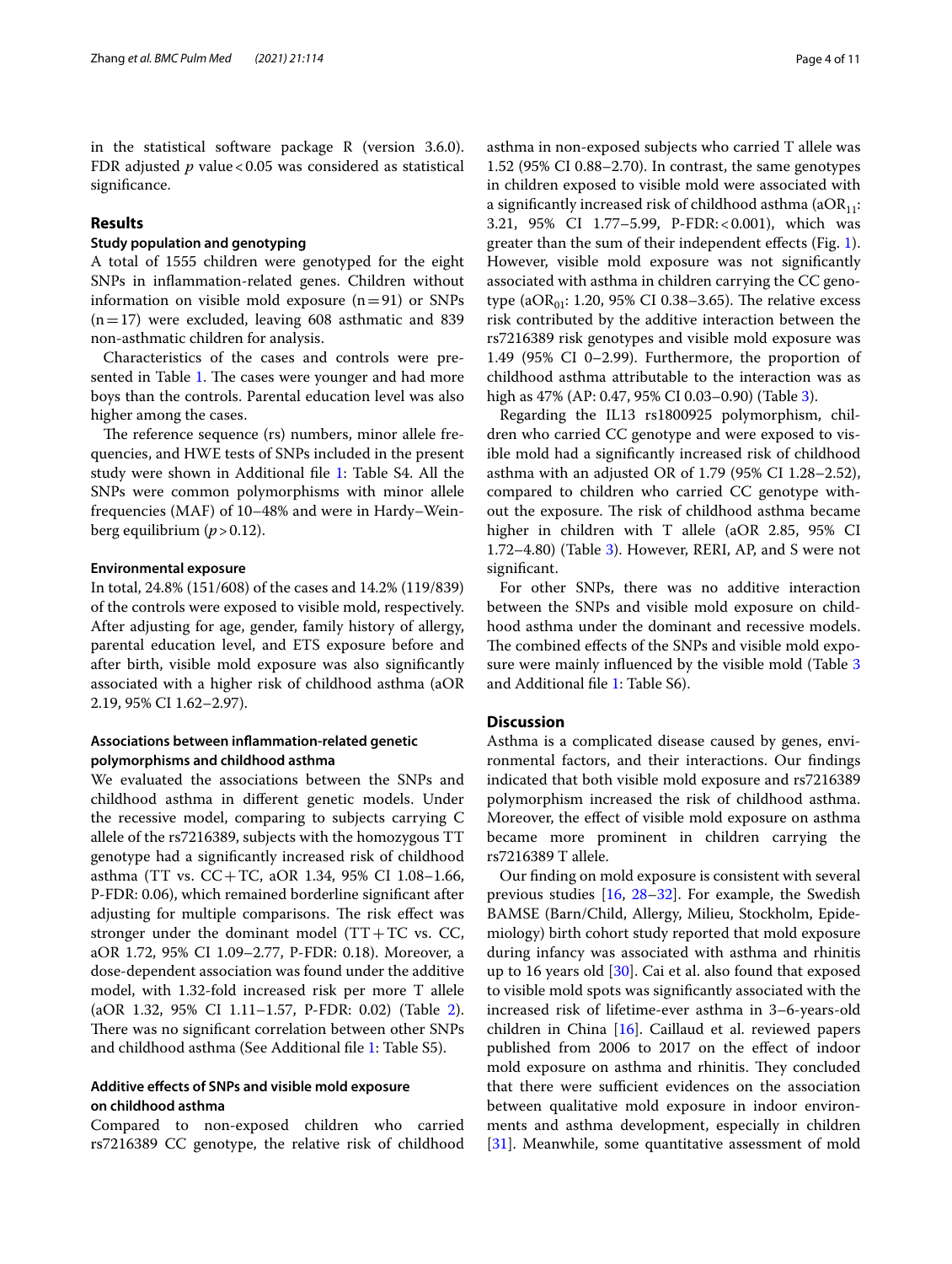## <span id="page-4-0"></span>**Table 1** Characteristics of the study population

|                                          | Asthma cases<br>$(N = 608)$ | Non-asthma controls<br>$(N = 839)$ |
|------------------------------------------|-----------------------------|------------------------------------|
| Age (y), mean (SD)                       | 6.1(2.0)                    | 6.6(2.1)                           |
| BMI, median (IQR)                        | 15.8 (2.9)                  | 15.7(3.4)                          |
| Birthweight, mean (SD)                   | 3309 (489)                  | 3276 (507)                         |
| Gestational weeks at birth, median (IQR) | 39(2)                       | 39(1)                              |
| Maternal age at birth (y), mean (SD)     | 28.6 (3.5)                  | 27.9 (3.9)                         |
| Maternal educational level, (n, %)       |                             |                                    |
| $\leq$ 9 years                           | 40(6.6)                     | 138 (16.4)                         |
| 10-12 years                              | 79 (13)                     | 151 (18)                           |
| $13-16$ years                            | 395 (65)                    | 443 (52.8)                         |
| >16 years                                | 49 (8.1)                    | 45(5.4)                            |
| Paternal educational level, (n, %)       |                             |                                    |
| $\leq$ 9 years                           | 38 (6.2)                    | 125 (14.9)                         |
| $10-12$ years                            | 74 (12.2)                   | 153 (18.2)                         |
| 13-16 years                              | 383 (63)                    | 437 (52.1)                         |
| >16 years                                | 68 (11.2)                   | 66 (7.9)                           |
| Gender, (n, %)                           |                             |                                    |
| Boy                                      | 368 (60.5)                  | 454 (54.1)                         |
| Girl                                     | 240 (39.5)                  | 385 (45.9)                         |
| Family history of allergy, (n, %)        |                             |                                    |
| No                                       | 275 (45.2)                  | 627 (74.7)                         |
| Yes                                      | 314 (51.6)                  | 194 (23.1)                         |
| Delivery mode, (n, %)                    |                             |                                    |
| Vaginal                                  | 211 (34.7)                  | 328 (39.1)                         |
| Caesarean section                        | 394 (64.8)                  | 507 (60.4)                         |
| Exclusive breastfeeding, (n, %)          |                             |                                    |
| $<$ 6 months                             | 301 (49.5)                  | 426 (50.8)                         |
| $\geq$ 6 months                          | 305 (50.2)                  | 413 (49.2)                         |
| Carpet in the dwelling, (n, %)           |                             |                                    |
| No                                       | 562 (92.4)                  | 786 (93.7)                         |
| Yes                                      | 37(6.1)                     | 41 (4.9)                           |
| Pet in the dwelling, (n, %)              |                             |                                    |
| No                                       | 539 (88.7)                  | 740 (88.2)                         |
| Yes                                      | 58 (9.5)                    | 94 (11.2)                          |
| ETS at birth, (n, %)                     |                             |                                    |
| No.                                      | 430 (70.7)                  | 547 (65.2)                         |
| Yes                                      | 172 (28.3)                  | 289 (34.4)                         |
| ETS at present, (n, %)                   |                             |                                    |
| No                                       | 421 (69.2)                  | 521 (62.1)                         |
| Yes                                      | 178 (29.3)                  | 312 (37.2)                         |
| Visible mold in the dwelling, (n, %)     |                             |                                    |
| No                                       | 457 (75.2)                  | 720 (85.8)                         |
| Yes                                      | 151 (24.8)                  | 119 (14.2)                         |

*SD* standard deviation, *IQR* inter-quartile range, *ETS* environmental tobacco smoke

exposure studies also found the similar associations [[33–](#page-9-18) [36\]](#page-9-19). Environmental Relative Moldiness Index (ERMI) quantifed by 36 indicator-molds in dust samples using DNA-based assays was often used to evaluate the mold level. In a prospective study, Reponen et al. reported children living in a high ERMI value ( $\geq$  5.2) home at 1 year of age had more than twice the risk of developing asthma at the age of 7 years than those in low ERMI value  $(<5.2)$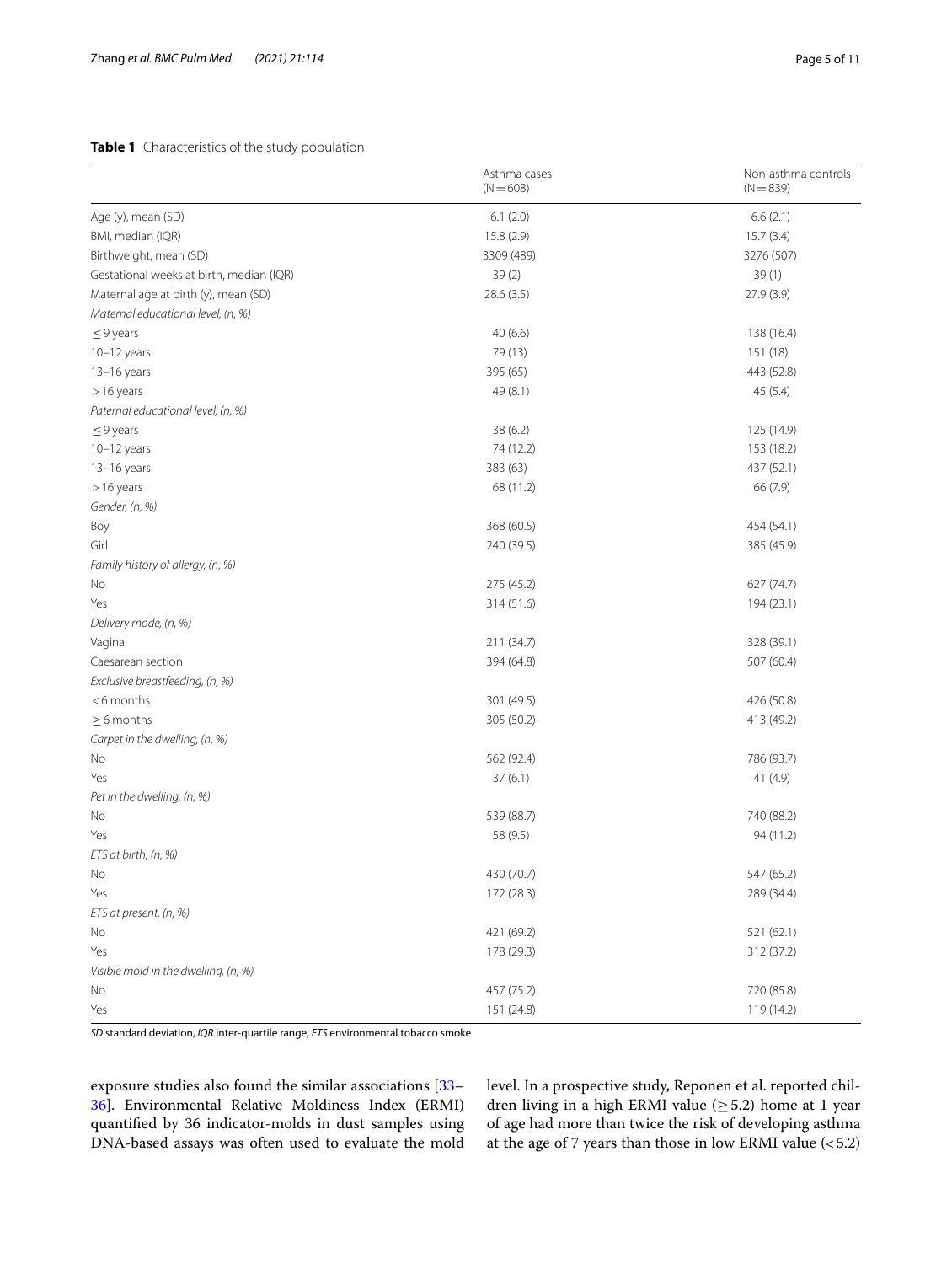<span id="page-5-0"></span>**Table 2** Association between rs7216389 polymorphism and childhood asthma under diferent genetic models

| Genetic model         | Genotype  | aOR (95% CI)      | <b>FDR</b><br>adjusted p<br>value |
|-----------------------|-----------|-------------------|-----------------------------------|
| Dominant              | CC        | ref               | 0.18                              |
|                       | $TT+TC$   | 1.72 (1.09, 2.77) |                                   |
| Recessive             | $CC + CT$ | ref               | 0.06                              |
|                       | TТ        | 1.34 (1.08, 1.66) |                                   |
| Additive <sup>a</sup> | T allele  | 1.32 (1.11, 1.57) | 0.02                              |
|                       |           |                   |                                   |

*aOR* adjusted odds ratio, *Ref* reference, *FDR* False discovery rate

<sup>a</sup> The genotypes were categorized into a three-level variable for the number of major alleles under the additive model (0, 1, 2)

Models were adjusted for age and gender



<span id="page-5-1"></span>homes [[33](#page-9-18)]. Furthermore, the authors found that the risk of asthma at age of 7 years was 1.8 times greater for every 10-unit increase in ERMI values in the infants' homes in a larger cohort study [\[34](#page-9-20)].

We also found that the rs7216389 polymorphism was strongly associated with the development of childhood asthma. Rs7216389, a SNP in the GSDMB gene

on chromosome 17q12-21, was frst linked to childhood asthma in a genome-wide associations study in 2007 [\[27](#page-9-13)]. Subsequently, more studies confrmed this association in diverse populations [[37](#page-9-21)[–40](#page-9-22)]. Our results further indicated that the efect was dose-dependent with each C to T substitution at the SNP site. For other SNPs, we did not successfully replicate the risk associations with childhood asthma in our study population. The inconsistency might result from diverse genetic backgrounds in diferent ethnic populations, diferent asthma phenotypes, and/or small sample size.

In addition, our study is the frst to show an additive interaction between the rs7216389 SNP and visible mold exposure on childhood asthma. Specifcally, the mold efect became dramatically greater in subjects carrying the rs7216389 T allele. While this particular fnding is new, the gene-environment interaction between rs7216389 genetic variant and exposure to purred pets has been reported. Early cat exposure increased the risk of childhood asthma only in genetically susceptible subjects carrying the rs7216389 high-risk TT genotype [\[41](#page-9-23)]. The authors reported that the interaction might be mediated by the expression of orosomucoid-like 3 (ORMDL3), which was modulated by the rs7126389 polymorphism and cat exposure. Similar to cat exposure, mold could activate the expression of ORMDL3 as well.

ORMDL3, adjacent to GSDMB gene, encodes transmembrane proteins localized in the endoplasmic reticulum. It is expressed in multiple cell types including lung structural cells and immune cells [[42](#page-9-24)]. Studies have demonstrated that rs7126389 risk allele (T allele) and Alternaria, which is a common mold in homes, could increase the expression of ORMDL3 in human airway epithelial cells [\[43](#page-9-25)–[45\]](#page-9-26). Overexpression of ORMDL3 in airway epithelial activates several downstream pathways including sphingolipids, activating transcription factor 6 (ATF6), sarcoplasmic/endoplasmic reticulum calcium-ATPase (SERCA2b), T-helper 2 cytokines and chemokines [\[46](#page-9-27)]. These pathways are closely involved in airway remodeling, hyperresponsiveness and infammation, which are key features of asthma pathophysiology [[42,](#page-9-24) [47\]](#page-9-28).

Meanwhile, rs7216389 T allele can increase the expression of ORMDL3 in primary immune cells such as CD4+ T cells, where ORMDL3 negatively regulates Interleukin-2 (IL-2) production [[48\]](#page-9-29). Furthermore, IL-2 can modulate the differentiation of  $CD4+T$  helper (Th) cell subsets, including T-helper 1 (Th1), T-helper 2 (Th2), T-helper 17 (Th17), and regulatory  $T$  (Treg) cells, the key pathways in allergic and non-allergic infammation and childhood asthma [\[49](#page-9-30), [50\]](#page-9-31). Similar to rs7216389 SNP, some fungal components can serve as both allergens and non-allergens and trigger Immunoglobulin E (IgE) response and Th17 response, contributing to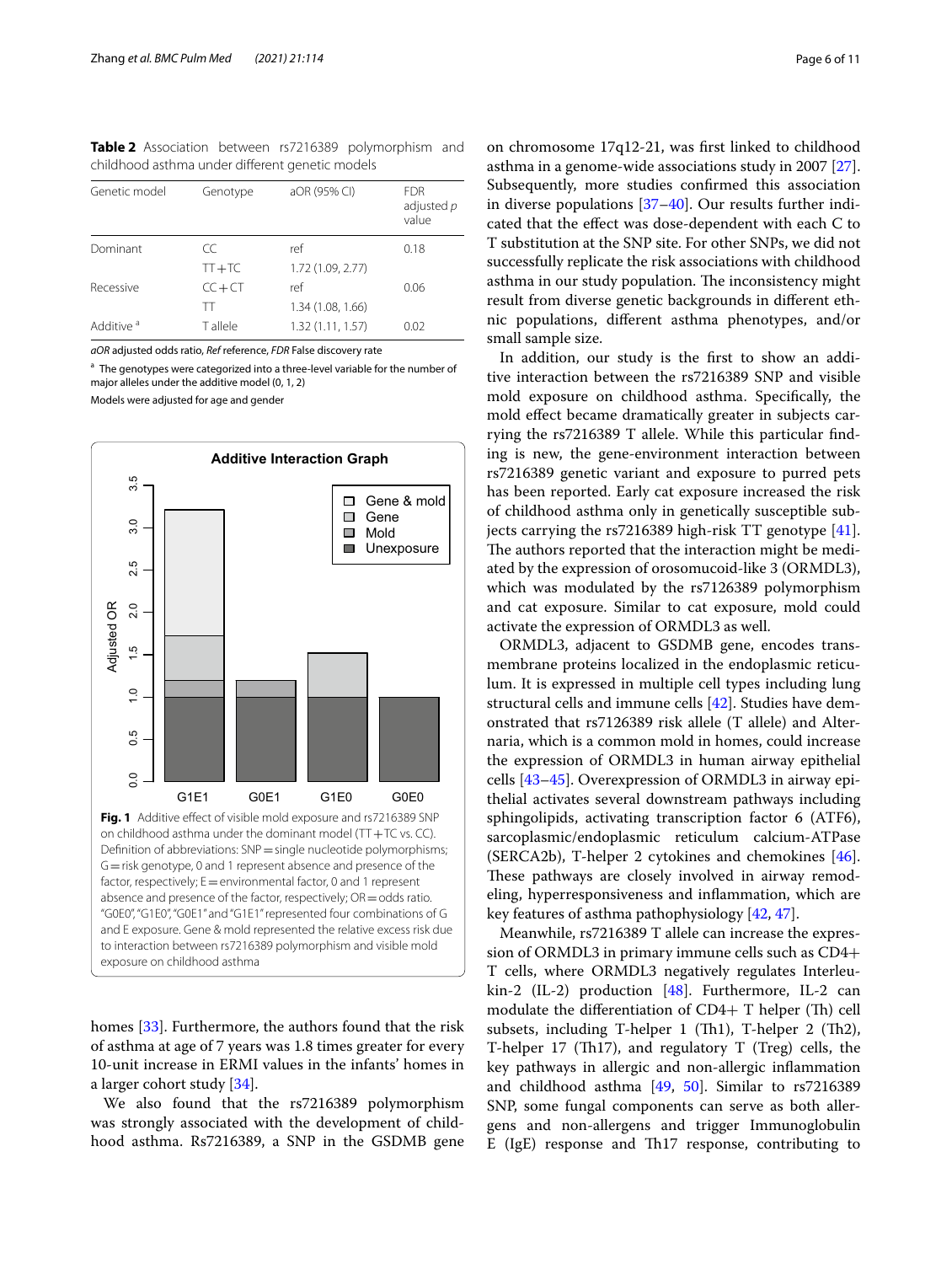| SNP/visible mold exposure | No. of<br>asthma<br>cases | Group size | aOR (95% CI)         | AP                        | S                    | RERI                      |
|---------------------------|---------------------------|------------|----------------------|---------------------------|----------------------|---------------------------|
| rs1042713/mold            |                           |            |                      | $-0.09$ ( $-0.70$ , 0.53) | 0.86(0.32, 2.35)     | $-0.19(-1.51, 1.13)$      |
| AA/no                     | 148                       | 398        | Ref                  |                           |                      |                           |
| $GG + GA/no$              | 309                       | 779        | 1.13 (0.87, 1.47)    |                           |                      |                           |
| AA/yes                    | 42                        | 73         | 2.23 (1.30, 3.86)*   |                           |                      |                           |
| $GG + GA/year$            | 109                       | 197        | $2.17(1.50, 3.15)^*$ |                           |                      |                           |
| rs1042714/mold            |                           |            |                      | $0.10 (-0.51, 0.70)$      | 1.23 (0.32, 4.70)    | $0.20$ (-1.15, 1.55)      |
| CC/no                     | 376                       | 958        | Ref                  |                           |                      |                           |
| $GG + GC/no$              | 81                        | 219        | 0.91(0.65, 1.25)     |                           |                      |                           |
| CC/yes                    | 120                       | 217        | 1.96 (1.43, 2.70)*   |                           |                      |                           |
| $GG + GC/year$            | 31                        | 53         | 2.07 (1.15, 3.79)*   |                           |                      |                           |
| rs7216389/mold            |                           |            |                      | 0.47(0.03, 0.90)          | 3.08 (0.36, 26.06)   | 1.49 (0, 2.99)            |
| CC/no                     | 21                        | 69         | Ref                  |                           |                      |                           |
| $TT+TC/no$                | 436                       | 1108       | 1.52 (0.88, 2.70)    |                           |                      |                           |
| CC/yes                    | 7                         | 20         | 1.20 (0.38, 3.65)    |                           |                      |                           |
| $TT + TC/year$            | 144                       | 250        | 3.21 (1.77, 5.99)*   |                           |                      |                           |
| rs5498/mold               |                           |            |                      | $-0.16(-0.74, 0.43)$      | 0.77(0.31, 1.89)     | $-0.34$ ( $-1.50$ , 0.83) |
| AA/no                     | 220                       | 592        | Ref                  |                           |                      |                           |
| $GG + GA/no$              | 237                       | 585        | 1.18 (0.92, 1.51)    |                           |                      |                           |
| AA/yes                    | 78                        | 135        | 2.27 (1.52, 3.42)*   |                           |                      |                           |
| $GG + GA/year$            | 73                        | 135        | $2.11(1.41, 3.17)^*$ |                           |                      |                           |
| rs1800925/mold            |                           |            |                      | $0.35 (-0.03, 0.74)$      | 2.2(0.75, 6.43)      | $1.01 (-0.51, 2.53)$      |
| CC/no                     | 318                       | 834        | Ref                  |                           |                      |                           |
| $TT + CT/no$              | 139                       | 343        | 1.05 (0.79, 1.38)    |                           |                      |                           |
| CC/yes                    | 102                       | 192        | 1.79 (1.28, 2.52)*   |                           |                      |                           |
| $TT + CT/year$            | 49                        | 78         | 2.85 (1.72, 4.80)*   |                           |                      |                           |
| rs2243250/mold            |                           |            |                      | $-0.03$ ( $-0.61$ , 0.55) | 0.94(0.25, 3.49)     | $-0.05$ ( $-1.04$ , 0.94) |
| TT/no                     | 321                       | 792        | Ref                  |                           |                      |                           |
| $CC + CT/no$              | 136                       | 385        | 0.80(0.61, 1.04)     |                           |                      |                           |
| TT/yes                    | 95                        | 167        | 1.98 (1.38, 2.85)*   |                           |                      |                           |
| $CC + CT/year$            | 56                        | 103        | 1.73 (1.12, 2.69)*   |                           |                      |                           |
| rs1801275/mold            |                           |            |                      | $-0.20$ ( $-0.88, 0.47$ ) | 0.67(0.19, 2.34)     | $-0.35$ ( $-1.40, 0.70$ ) |
| AA/no                     | 334                       | 849        | Ref                  |                           |                      |                           |
| $GG + GA/no$              | 123                       | 328        | 0.93(0.70, 1.23)     |                           |                      |                           |
| AA/yes                    | 106                       | 181        | $2.13(1.51, 3.03)*$  |                           |                      |                           |
| GG+GA/yes                 | 45                        | 89         | 1.72 (1.08, 2.73)*   |                           |                      |                           |
| rs324015/mold             |                           |            |                      | $0.39 (- 0.04, 0.81)$     | 5.79 (0.03, 1237.72) | $0.73$ (- 0.16, 1.61)     |
| CC/no                     | 142                       | 336        | Ref                  |                           |                      |                           |
| $TT + CT/no$              | 315                       | 841        | 0.80(0.61, 1.05)     |                           |                      |                           |
| CC/yes                    | 35                        | 69         | 1.35 (0.78, 2.35)    |                           |                      |                           |
| $TT + CT/year$            | 116                       | 201        | 1.88 (1.29, 2.74)*   |                           |                      |                           |

<span id="page-6-0"></span>

| <b>Table 3</b> Combined effects of selected SNPs and visible mold exposure on childhood asthma under the dominant model |  |
|-------------------------------------------------------------------------------------------------------------------------|--|
|-------------------------------------------------------------------------------------------------------------------------|--|

*SNP* single nucleotide polymorphisms, *Ref* reference, *aOR* adjusted odds ratio, *AP* the attributable proportion due to interaction, *S* the synergy index, *RERI* the relative excess risk due to interaction

Models were adjusted for age, gender, family history of allergy, parental education level, and ETS before and after birth

\*FDR adjusted *p* value<0.05; FDR, False discovery rate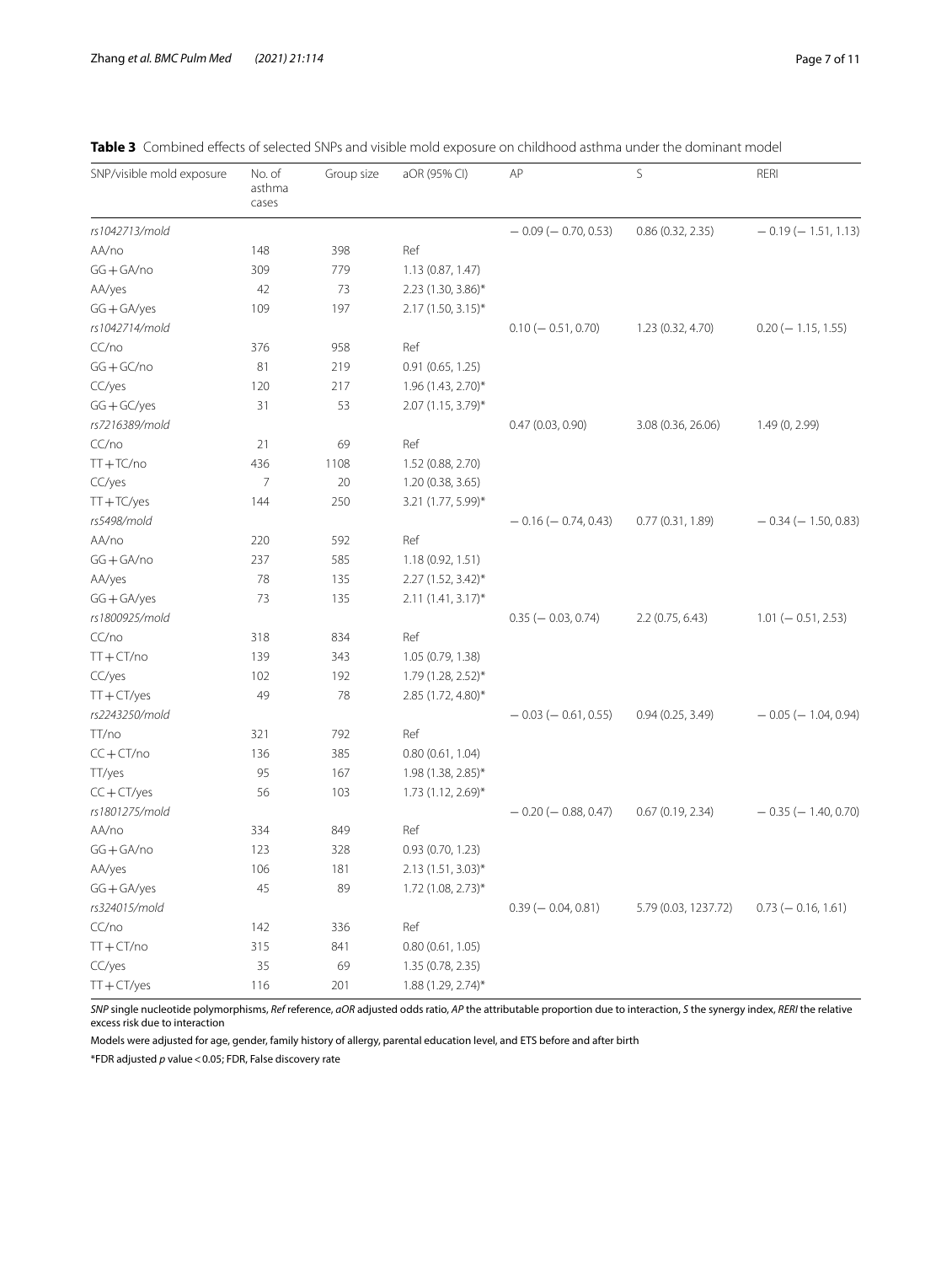the development of asthma and asthma severity [\[51](#page-9-32), [52\]](#page-9-33). Thus, there could be a synergistic effect between rs7216389 SNP and mold on the development of childhood asthma.

Interleukin (IL)-4/IL-13 pathway genes, including IL-4, IL-13, IL-4 receptor alpha (IL-4Ra), and signal transducer and activator of transcription 6 (STAT6), were frequently linked to serum IgE levels and asthma as they can regulate IL-4 and IL-13 cytokines. IL-4 and IL-13 are the critical cytokines that regulate the switching from Immunoglobulin M (IgM) to IgE in activated B lymphocytes and the differentiation of Th2 cells, which is the pathogenesis of allergic infammation or childhood asthma [[53\]](#page-9-34). In our study, there was no interaction between these genetic polymorphisms and visible mold exposure on childhood asthma, although they both can trigger the differentiation of Th2 cells. It is possible that the risk of one SNP involved in the IL-4/IL-13 pathway was not suffcient to result in profound changes in asthma susceptibility, just as our genetic associations have shown (see Additional file [1](#page-8-11): Table S5) [\[53](#page-9-34)]. Larger studies are warranted to investigate the combined efects of the SNPs in the IL-4/IL-13 signaling pathway and the interaction with mold exposure on childhood asthma. Beta-2 adrenergic receptor (ADRB2) gene is located on chromosome 5q31 q32 and encodes β2-adrenergic receptor (β2-AR), which modulates the severity of asthma and the response to  $β2-AR$  agonists [\[54](#page-9-35)]. Rs1042713 and rs1042714 are two common variants associated with the increased airway responsiveness and the reduced lung function by regulating  $β2-AR$ . Therefore, they were more prone to be linked to asthma severity but not asthma [\[55,](#page-9-36) [56\]](#page-9-37). Wang et al. reported that ADRB2 rs1042713 polymorphism signifcantly interacted with mold odor on asthmatic children with a symptom of night-time awakening, a phenotype of severe asthma. ADRB2 genetic polymorphisms might increase bronchoconstriction which was further accentuated by mold exposure, leading to asthma exacerbation [[57\]](#page-10-0). Severe asthma is a type of asthma that does not respond well to standard asthma treatment. The definition of severe asthma usually relies on the symptoms. Unfortunately, we didn't have sufficient information to identify the severity of asthmatic children. Therefore, we compared asthmatic and non-asthmatic children without stratifying by severity, which might have led to inconsistent fndings.

Our study indicated that indoor mold exposure was associated with an increased risk of childhood asthma. Urbanization has been shown to be associated with asthma and its severity. A probable mechanism was that urbanization could cause the reduction of urban green space, which could protect asthma and other respiratory diseases through reducing environmental pollutants and improving outdoor physical activity [[58](#page-10-1)]. Besides, more and more children might spend their time at home with reduced green space. The indoor mold exposure was more harmful with longterm exposure. As China is one of the biggest developing countries undergoing rapid urbanization, our study indicates that improving indoor air quality may be an important step in preventing childhood asthma in the process of urbanization.

## **Strengths and limitations**

The current study has several strengths. First, to our knowledge, this is the frst study to show an interaction between visible mold exposure and rs7216389 SNP on childhood asthma. Second, asthmatic children were diagnosed by pediatrician according to GINA, reducing the misclassifcation of outcome.

Moreover, some limitations are worth mentioning. First, mold exposure was ascertained by parents reporting as whether there was visible mold at home, which was subjective and might lead to exposure misclassification. The parents of the case group might have overreported visible mold at home if they knew the potential link between mold and asthma [[59\]](#page-10-2). However, Cai et al. [[16](#page-9-2)] argued that the knowledge of effects of mold on childhood asthma was still limited in Chinese parents. Our own data on self-reported carpet use and pet at home (Table [1\)](#page-4-0) also suggested that reporting bias was likely to be small. On the other hand, mold may be undetectable to the naked eye in spite of being present, resulting in underreporting. In general, subjects tend to underreport household mold growth compared to observations done by trained inspectors or dust mold measurement [[60\]](#page-10-3). Nevertheless, the underreported exposure would more likely to be non-diferential in cases and controls. Such a non-diferential misclassifcation of exposure might only lead to an underestimated risk estimate in our study [[61\]](#page-10-4). Mold exposure assessment is difficult and complex. In recent years, some studies used Environmental Relative Moldiness Index (ERMI) to quantify mold contamination in the household. ERMI is a quantitative indicator of 36 indicator-molds in dust samples and is more objective and accurate. Unfortunately, our study did not collect the household dust samples. Second, as in all case–control studies, causality between household visible mold and childhood asthma could not be made. Finally, our sample size was not large enough to study the interaction between SNPs with low allele frequencies and environmental factors. More large studies are needed to explore other gene-mold exposure interaction on childhood asthma.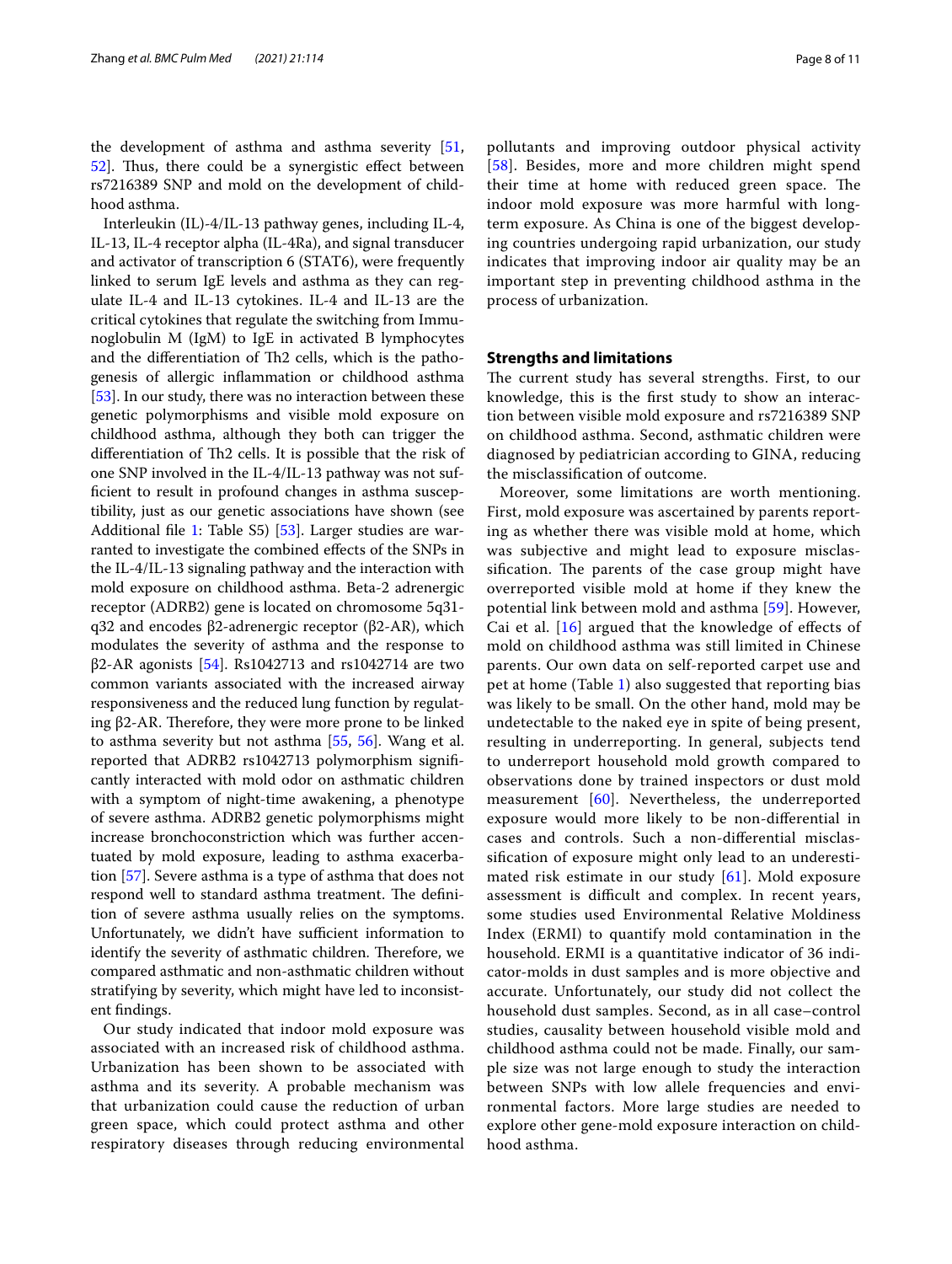## **Conclusions**

In conclusion, we found that visible mold exposure increased the risk of childhood asthma, and a dosedependent efect of rs7216389 T allele variants on childhood asthma. Moreover, we observed that the effect of visible mold exposure on childhood asthma became more prominent in children carrying the rs7216389 T allele, a gene-environment interaction. Our fnding suggests that genetic susceptibility plays a key role in the associations between environmental factors and childhood asthma.

#### **Abbreviations**

SNP: Single nucleotide polymorphism; GBD: Global Burden of Disease; GWAS: Genome-wide associations; PAMPs: Pathogen-associated molecular patterns; GINA: Global Initiative for Asthma guidelines; ETS: Environmental tobacco smoke; MALDI-TOF: Matrix-assisted laser desorption/ionization time-of-fight; HWE: Hardy–Weinberg equilibrium; OR: Odds ratio; CI: Confdence interval; RERI: Relative excess risks due to interaction; SI: Synergy index; AP: Attributable proportion of interaction; RR: Risk ratio; FDR: False discovery rate; BAMSE: Barn/ Child, Allergy, Milieu, Stockholm, Epidemiology; ERMI: Environmental Relative Moldiness Index; ORMDL3: Orosomucoid-like 3; GSDMB: Gasdermin B; ATF6: Activating transcription factor 6; SERCA2b: Sarcoplasmic/endoplasmic reticulum calcium-ATPase; Th1: T-helper 1; Th2: T-helper 2; Th17: T-helper 17; Treg: Regulatory T; IgE: Immunoglobulin E; IL-4: Interleukin-4; IL-13: Interleukin-13; IL-4Ra: Interleukin-4 receptor alpha; STAT6: Signal transducer and activator of transcription 6; IgM: Immunoglobulin M; ADRB2: Beta-2 adrenergic receptor; β2-AR: β2-Adrenergic receptor.

#### **Supplementary Information**

The online version contains supplementary material available at [https://doi.](https://doi.org/10.1186/s12890-021-01484-9) [org/10.1186/s12890-021-01484-9](https://doi.org/10.1186/s12890-021-01484-9).

<span id="page-8-11"></span>**Additional fle 1**. Supplemental Tables and Figure of household mold exposure interacts with inflammation-related genetic variants on childhood asthma.

**Additional fle 2**. The role of the SNPs in the infammation process of asthma.

#### **Acknowledgements**

Not applicable.

#### **Authors' contributions**

YZ performed the main statistical analyses for this study and wrote the manuscript. YG assisted in performing the statistical analyses. SC was responsible for quality control of the data. LH, YB, MW and QL were responsible for data collection. JZ and QC designed the study, and revised the manuscript. All authors read and approved the fnal manuscript.

#### **Funding**

The research was supported by the National Natural Science Foundation of China (81530086, 81803244); Shanghai Municipal Health and Family Planning Commission (GWIV-26; 2020CXJQ01) and supported by the National Human Genetic Resources Sharing Service Platform, China (2005DKA21300).

#### **Availability of data and materials**

The dataset analyzed in the current study is available in the fgshare repository, [[https://doi.org/10.6084/m9.fgshare.14159216.v1](https://doi.org/10.6084/m9.figshare.14159216.v1)].

### **Declarations**

#### **Ethics approval and consent to participate**

The study was approved by the Ethics Committee of Xinhua Hospital afliated to Shanghai Jiao Tong University School of Medicine (approval number: XHEC-C-2014-065), and conducted according to the principles in the Declaration of Helsinki. Written informed consent was obtained from each parent of participant.

#### **Consent for publication**

Not applicable.

#### **Competing interests**

The authors declare that they have no competing interests.

#### **Author details**

<sup>1</sup> Ministry of Education-Shanghai Key Laboratory of Children's Environmental Health, School of Public Health, Shanghai Jiao Tong University School of Medicine, Shanghai, China. <sup>2</sup> Ministry of Education-Shanghai Key Laboratory of Children's Environmental Health, Xinhua Hospital, Shanghai Jiao Tong University School of Medicine, 1665 Kongjiang Road, Shanghai 200092, China.<br><sup>3</sup> Laboratory of Respiratory Disease, Affiliated Hospital of Guilin Medical University, Guilin, Guangxi, China. <sup>4</sup> Department of Pediatric Pulmonology, Xinhua Hospital, Shanghai Jiao Tong University School of Medicine, 1665 Kongjiang Road, Shanghai 200092, China. 5 Department of Chinese Traditional Medicine, Xinhua Hospital, Shanghai Jiao Tong University School of Medicine, 1665 Kongjiang Road, Shanghai 200092, China.

#### Received: 31 December 2020 Accepted: 24 March 2021 Published online: 02 April 2021

#### **References**

- <span id="page-8-0"></span>1. Mims JW. Asthma: defnitions and pathophysiology. Int Forum Allergy Rhinol. 2015;5(Suppl 1):S2-6.
- <span id="page-8-1"></span>2. The Global Asthma Report 2018. In*.* Auckland,New Zealand: Global Asthma Network; 2018.
- <span id="page-8-2"></span>3. Zhao J, Bai J, Shen K, Xiang L, Huang S, Chen A, Huang Y, Wang J, Ye R. Self-reported prevalence of childhood allergic diseases in three cities of China: a multicenter study. BMC Public Health. 2010;10:551.
- <span id="page-8-3"></span>4. Yangzong Y, Shi Z, Nafstad P, Håheim LL, Luobu O, Bjertness E. The prevalence of childhood asthma in China: a systematic review. BMC Public Health. 2012;12:860.
- <span id="page-8-4"></span>5. Hoffjan S, Nicolae D, Ober C. Association studies for asthma and atopic diseases: a comprehensive review of the literature. Respir Res. 2003;4(1):14.
- <span id="page-8-5"></span>6. Tamari M, Tomita K, Hirota T. Genome-wide association studies of asthma. Allergol Int. 2011;60(3):247–52.
- <span id="page-8-6"></span>7. Vercelli D. Discovering susceptibility genes for asthma and allergy. Nat Rev Immunol. 2008;8(3):169–82.
- <span id="page-8-7"></span>8. Su MW, Tung KY, Liang PH, Tsai CH, Kuo NW, Lee YL. Gene-gene and gene-environmental interactions of childhood asthma: a multifactor dimension reduction approach. PLoS ONE. 2012;7(2):e30694.
- <span id="page-8-8"></span>Xue J, McCurdy T, Spengler J, Ozkaynak H. Understanding variability in time spent in selected locations for 7–12-year old children. J Expo Anal Environ Epidemiol. 2004;14(3):222–33.
- <span id="page-8-9"></span>10. Azalim S, Camargos P, Alves AL, Senna MI, Sakurai E, Schwabe Keller W. Exposure to environmental factors and relationship to allergic rhinitis and/or asthma. Ann Agric Environ Med. 2014;21(1):59–63.
- 11. Kanchongkittiphon W, Gaffin JM, Phipatanakul W. The indoor environment and inner-city childhood asthma. Asian Pac J Allergy Immunol. 2014;32(2):103–10.
- 12. Huang C, Wang X, Liu W, Cai J, Shen L, Zou Z, Lu R, Chang J, Wei X, Sun C, et al. Household indoor air quality and its associations with childhood asthma in Shanghai, China: On-site inspected methods and preliminary results. Environ Res. 2016;151:154–67.
- <span id="page-8-10"></span>13. Norbäck D, Lu C, Wang J, Zhang Y, Li B, Zhao Z, Huang C, Zhang X, Qian H, Sun Y, et al. Asthma and rhinitis among Chinese children—indoor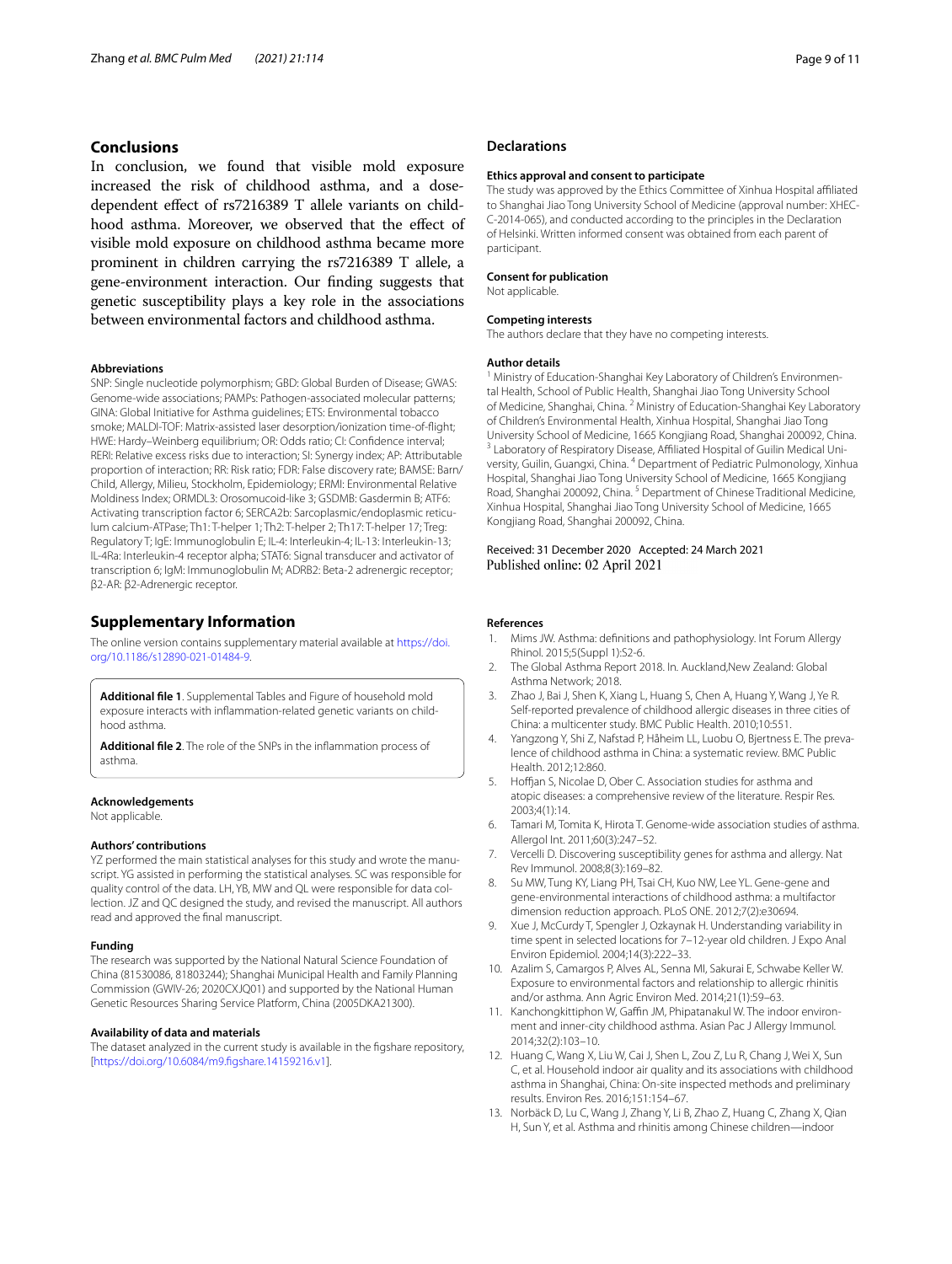and outdoor air pollution and indicators of socioeconomic status (SES). Environ Int. 2018;115:1–8.

- <span id="page-9-0"></span>14. Tischer CG, Hohmann C, Thiering E, Herbarth O, Müller A, Henderson J, Granell R, Fantini MP, Luciano L, Bergström A, et al. Meta-analysis of mould and dampness exposure on asthma and allergy in eight European birth cohorts: an ENRIECO initiative. Allergy. 2011;66(12):1570–9.
- <span id="page-9-1"></span>15. Lee YL, Lin YC, Hsiue TR, Hwang BF, Guo YL. Indoor and outdoor environmental exposures, parental atopy, and physician-diagnosed asthma in Taiwanese schoolchildren. Pediatrics. 2003;112(5):e389.
- <span id="page-9-2"></span>16. Cai J, Li B, Yu W, Wang H, Du C, Zhang Y, Huang C, Zhao Z, Deng Q, Yang X, et al. Household dampness-related exposures in relation to childhood asthma and rhinitis in China: A multicentre observational study. Environ Int. 2019;126:735–46.
- <span id="page-9-3"></span>17. Liu W, Huang C, Hu Y, Zou Z, Shen L, Sundell J. Associations of building characteristics and lifestyle behaviors with home dampness-related exposures in Shanghai dwellings. Build Environ. 2015;88:106–15.
- <span id="page-9-4"></span>18. Murrison LB, Brandt EB, Myers JB, Hershey GKK. Environmental exposures and mechanisms in allergy and asthma development. J Clin Invest. 2019;129(4):1504–15.
- <span id="page-9-5"></span>19. Chu S, Chen Q, Chen Y, Bao Y, Wu M, Zhang J. Cesarean section without medical indication and risk of childhood asthma, and attenuation by breastfeeding. PLoS ONE. 2017;12(9):e0184920.
- <span id="page-9-6"></span>20. Gabriel S, Ziaugra L, Tabbaa D. SNP genotyping using the Sequenom MassARRAY iPLEX platform. Curr Protoc Hum Genet 2009, Chapter 2:Unit 2.12.
- <span id="page-9-7"></span>21. Thacher JD, Gruzieva O, Pershagen G, Melen E, Lorentzen JC, Kull I, Bergstrom A. Mold and dampness exposure and allergic outcomes from birth to adolescence: data from the BAMSE cohort. Allergy. 2017;72(6):967–74.
- <span id="page-9-8"></span>22. Zou GY. On the estimation of additive interaction by use of the four-bytwo table and beyond. Am J Epidemiol. 2008;168(2):212–24.
- <span id="page-9-9"></span>23. Wu YZ, Yang H, Zhang L, Zhang YQ, Liu L, Yi D, Cao J. Application of crossover analysis-logistic regression in the assessment of gene-environmental interactions for colorectal cancer. Asian Pac J Cancer Prev. 2012;13(5):2031–7.
- <span id="page-9-10"></span>24. Rothman KJ. Epidemiology: an introduction. Oxford: Oxford University Press; 2002.
- <span id="page-9-11"></span>25. Källberg H, Bengtsson C. Chapter one—terminology and defnitions for interaction studies. In: Padyukov L, editor. Between the lines of genetic code. Boston: Academic Press; 2014. p. 3–23.
- <span id="page-9-12"></span>26. Hosmer DW, Lemeshow S. Confdence interval estimation of interaction. Epidemiology. 1992;3(5):452–6.
- <span id="page-9-13"></span>27. Moffatt MF, Kabesch M, Liang L, Dixon AL, Strachan D, Heath S, Depner M, von Berg A, Bufe A, Rietschel E, et al. Genetic variants regulating ORMDL3 expression contribute to the risk of childhood asthma. Nature. 2007;448(7152):470–3.
- <span id="page-9-14"></span>28. Medicine Io. In: Damp Indoor Spaces and Health. National Academies Press (US), Washington, DC 2004
- 29. Oluwole O, Kirychuk SP, Lawson JA, Karunanayake C, Cockcroft DW, Willson PJ, Senthilselvan A, Rennie DC. Indoor mold levels and current asthma among school-aged children in Saskatchewan, Canada. Indoor Air. 2017;27(2):311–9.
- <span id="page-9-16"></span>30. Thacher JD, Gruzieva O, Pershagen G, Melén E, Lorentzen JC, Kull I, Bergström A. Mold and dampness exposure and allergic outcomes from birth to adolescence: data from the BAMSE cohort. Allergy. 2017;72(6):967–74.
- <span id="page-9-17"></span>31. Caillaud D, Leynaert B, Keirsbulck M, Nadif R. Indoor mould exposure, asthma and rhinitis: findings from systematic reviews and recent longitudinal studies. Eur Respir Rev. 2018;27(148):170137.
- <span id="page-9-15"></span>32. Organization WH. WHO guidelines for indoor air quality: dampness and mould. Geneva: World Health Organization; 2009.
- <span id="page-9-18"></span>33. Reponen T, Vesper S, Levin L, Johansson E, Ryan P, Burkle J, Grinshpun SA, Zheng S, Bernstein DI, Lockey J, et al. High environmental relative moldiness index during infancy as a predictor of asthma at 7 years of age. Ann Allergy Asthma Immunol. 2011;107(2):120–6.
- <span id="page-9-20"></span>34. Reponen T, Lockey J, Bernstein DI, Vesper SJ, Levin L, Khurana Hershey GK, Zheng S, Ryan P, Grinshpun SA, Villareal M, et al. Infant origins of childhood asthma associated with specifc molds. J Allergy Clin Immunol. 2012;130(3):639-644.e635.
- 35. Vesper S, Wymer L. The relationship between environmental relative moldiness index values and asthma. Int J Hyg Environ Health. 2016;219(3):233–8.
- <span id="page-9-19"></span>36. Sinclair R, Russell C, Kray G, Vesper S. Asthma Risk Associated with Indoor Mold Contamination in Hispanic Communities in Eastern Coachella Valley, California. J Environ Public Health. 2018;2018:9350370.
- <span id="page-9-21"></span>37. Hirota T, Harada M, Sakashita M, Doi S, Miyatake A, Fujita K, Enomoto T, Ebisawa M, Yoshihara S, Noguchi E, et al. Genetic polymorphism regulating ORM1-like 3 (Saccharomyces cerevisiae) expression is associated with childhood atopic asthma in a Japanese population. J Allergy Clin Immunol. 2008;121(3):769–70.
- 38. Bisgaard H, Bønnelykke K, Sleiman PM, Brasholt M, Chawes B, Kreiner-Møller E, Stage M, Kim C, Tavendale R, Baty F, et al. Chromosome 17q21 gene variants are associated with asthma and exacerbations but not atopy in early childhood. Am J Respir Crit Care Med. 2009;179(3):179–85.
- 39. Wu H, Romieu I, Sienra-Monge JJ, Li H, del Rio-Navarro BE, London SJ. Genetic variation in ORM1-like 3 (ORMDL3) and gasdermin-like (GSDML) and childhood asthma. Allergy. 2009;64(4):629–35.
- <span id="page-9-22"></span>40. Shi H, Cheng D, Yi L, Huo X, Zhang K, Zhen G. Association between ORMDL3 polymorphism and susceptibility to asthma: a meta-analysis. Int J Clin Exp Med. 2015;8(3):3173–83.
- <span id="page-9-23"></span>41. Stokholm J, Chawes BL, Vissing N, Bønnelykke K, Bisgaard H. Cat exposure in early life decreases asthma risk from the 17q21 high-risk variant. J Allergy Clin Immunol. 2018;141(5):1598–606.
- <span id="page-9-24"></span>42. Chen J, Miller M, Unno H, Rosenthal P, Sanderson MJ, Broide DH. Orosomucoid-like 3 (ORMDL3) upregulates airway smooth muscle proliferation, contraction, and Ca(2+) oscillations in asthma. J Allergy Clin Immunol. 2018;142(1):207-218.e206.
- <span id="page-9-25"></span>43. Vesper S, Barnes C, Ciaccio CE, Johanns A, Kennedy K, Murphy JS, Nunez-Alvarez A, Sandel MT, Cox D, Dewalt G, et al. Higher Environmental Relative Moldiness Index (ERMI) values measured in homes of asthmatic children in Boston, Kansas City, and San Diego. J Asthma. 2013;50(2):155–61.
- 44. Das S, Miller M, Broide DH. Chromosome 17q21 genes ORMDL3 and GSDMB in asthma and immune diseases. Adv Immunol. 2017;135:1–52.
- <span id="page-9-26"></span>45. Löser S, Gregory LG, Zhang Y, Schaefer K, Walker SA, Buckley J, Denney L, Dean CH, Cookson WOC, Moffatt MF, et al. Pulmonary ORMDL3 is critical for induction of Alternaria-induced allergic airways disease. J Allergy Clin Immunol. 2017;139(5):1496-1507.e1493.
- <span id="page-9-27"></span>46. Miller M, Tam AB, Cho JY, Doherty TA, Pham A, Khorram N, Rosenthal P, Mueller JL, Hofman HM, Suzukawa M, et al. ORMDL3 is an inducible lung epithelial gene regulating metalloproteases, chemokines, OAS, and ATF6. Proc Natl Acad Sci USA. 2012;109(41):16648–53.
- <span id="page-9-28"></span>47. Miller M, Rosenthal P, Beppu A, Mueller JL, Hoffman HM, Tam AB, Doherty TA, McGeough MD, Pena CA, Suzukawa M, et al. ORMDL3 transgenic mice have increased airway remodeling and airway responsiveness characteristic of asthma. J Immunol. 2014;192(8):3475–87.
- <span id="page-9-29"></span>48. Schmiedel BJ, Seumois G, Samaniego-Castruita D, Cayford J, Schulten V, Chavez L, Ay F, Sette A, Peters B, Vijayanand P. 17q21 asthma-risk variants switch CTCF binding and regulate IL-2 production by T cells. Nat Commun. 2016;7:13426.
- <span id="page-9-30"></span>49. Luckheeram RV, Zhou R, Verma AD, Xia B. CD4+T cells: differentiation and functions. Clin Dev Immunol. 2012;2012:925135.
- <span id="page-9-31"></span>50. Ling MF, Luster AD. Allergen-specifc CD4(+) T cells in human asthma. Ann Am Thorac Soc. 2016;13(Suppl 1):S25–30.
- <span id="page-9-32"></span>51. Zhang Z, Reponen T, Hershey GK. Fungal exposure and asthma: IgE and Non-IgE-mediated mechanisms. Curr Allergy Asthma Rep. 2016;16(12):86.
- <span id="page-9-33"></span>52. Zhang Z, Biagini Myers JM, Brandt EB, Ryan PH, Lindsey M, Mintz-Cole RA, Reponen T, Vesper SJ, Forde F, Ruf B, et al. β-Glucan exacerbates allergic asthma independent of fungal sensitization and promotes steroid-resistant T(H)2/T(H)17 responses. J Allergy Clin Immunol. 2017;139(1):54-65. e58.
- <span id="page-9-34"></span>53. Kabesch M, Schedel M, Carr D, Woitsch B, Fritzsch C, Weiland SK, von Mutius E. IL-4/IL-13 pathway genetics strongly infuence serum IgE levels and childhood asthma. J Allergy Clin Immunol. 2006;117(2):269–74.
- <span id="page-9-35"></span>54. Guo X, Zheng H, Mao C, Guan E, Si H. An association and meta-analysis study of 4 SNPs from beta-2 adrenergic receptor (ADRB2) gene with risk of asthma in children. Asian Pac J Allergy Immunol. 2016;34(1):11–20.
- <span id="page-9-36"></span>55. Turner SW, Khoo SK, Laing IA, Palmer LJ, Gibson NA, Rye P, Landau LI, Goldblatt J, Le Souef PN. beta2 adrenoceptor Arg16Gly polymorphism, airway responsiveness, lung function and asthma in infants and children. Clin Exp Allergy. 2004;34(7):1043–8.
- <span id="page-9-37"></span>56. Holloway JW, Dunbar PR, Riley GA, Sawyer GM, Fitzharris PF, Pearce N, Le Gros GS, Beasley R. Association of beta2-adrenergic receptor polymorphisms with severe asthma. Clin Exp Allergy. 2000;30(8):1097–103.